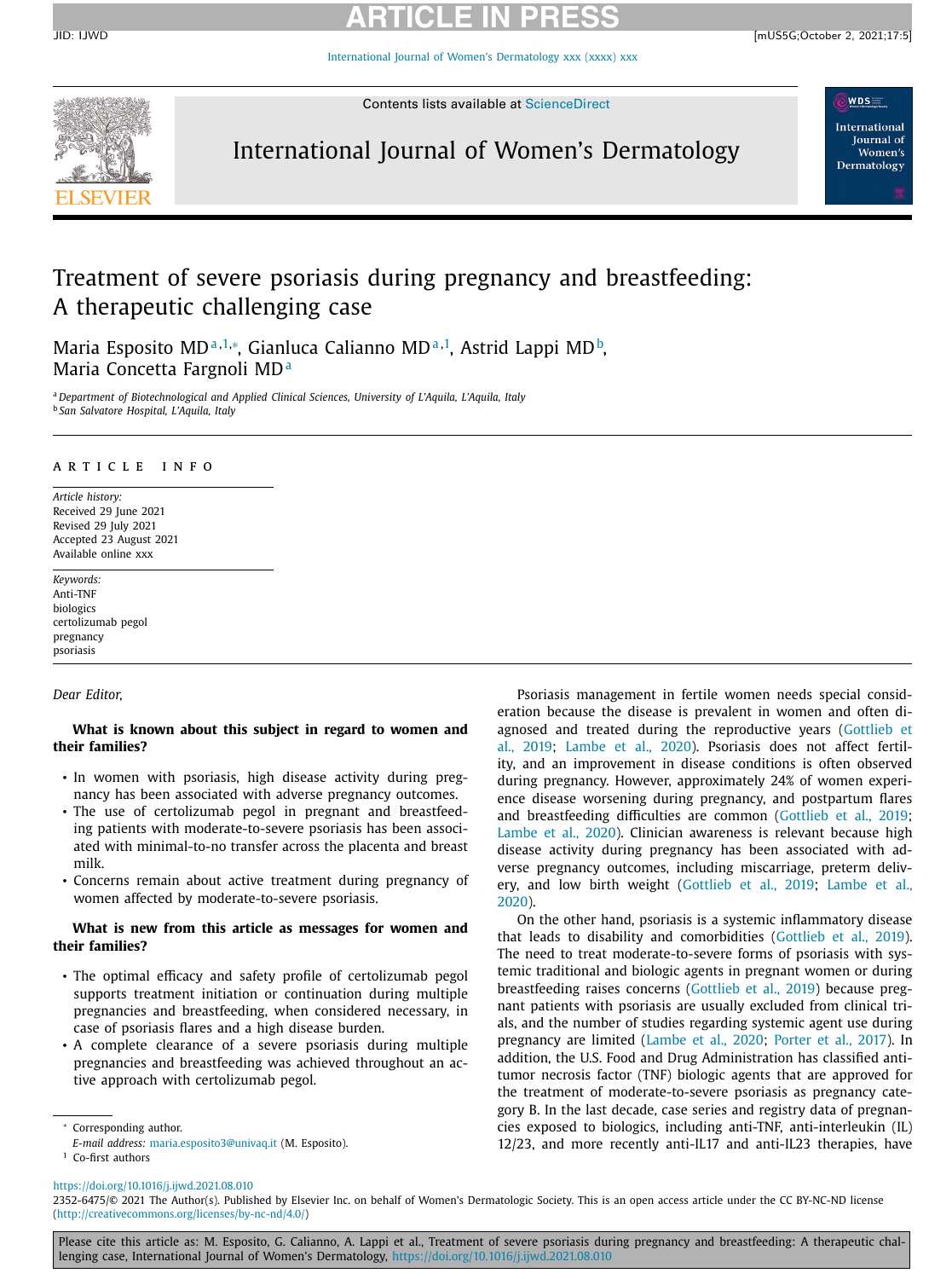2 *M. Esposito, G. Calianno, A. Lappi et al. / International Journal of Women's Dermatology xxx (xxxx) xxx*



**Fig. 1.** (A, D) Intensely erythematous confluent psoriasis plaques involving the trunk and extremities at baseline. (B, E) Consistent clinical improvement after certolizumab treatment at week 8 (32nd week of gestation) and (C, F) week 96.

been published [\(Gottlieb](#page-2-0) et al., 2019; [Porter](#page-2-0) et al., 2017; Strain et al., 2021). [Monoclonal](#page-2-0) antibodies can be actively transported across the placenta, with an increasing rate and a peak in the third trimester, except for certolizumab pegol (CZP). CZP is an anti-TNF monoclonal antibody, approved for the treatment of psoriasis and psoriatic arthritis. It lacks the Fc-region, which plays a key role in active materno–fetal placental transfer by binding to the neonatal Fc receptor [\(Clowse](#page-2-0) et al., 2017; [Mariette](#page-2-0) et al., 2018). Human placenta appears to be permeable to the immunoglobulin G Fc portion belonging to monoclonal antibodies, except for CZP, leading to active transport and high blood levels of immunoglobulin G in newborns after exposure during the late second and third trimesters [\(Clowse](#page-2-0) et al., 2017; [Gottlieb](#page-2-0) et al., 2019; [Mariette](#page-2-0) et al., 2018; [Porter](#page-2-0) et al., 2017). This can result in therapeutic levels of monoclonal antibodies that persist for several months in newborns, creating concern for acquired infections and vaccination with attenuated live vaccines.

We report on a 34-year-old Caucasian woman affected by psoriasis since the age of 10. She failed to respond to various therapies, including ciclosporin, methotrexate, and etanercept, and interrupted treatment with adalimumab to plan a pregnancy. During the first trimester of gestation, the patient presented a gradual worsening of psoriasis, which was poorly controlled with topical and systemic steroids. At 24 weeks of gestation, the psoriasis worsened to a severe and diffuse disease with vulvar and folds

involvement. After a gynecologic consultation, we prescribed CZP according to the summary of the product characteristics recommendation. At baseline, the patient's Psoriasis Area Severity Index score was 26.5, itch visual analogue scale was 7, and Dermatology Life Quality Index was 18, indicating severe skin disease associated with consistent quality of life impairment and psychological discomfort (Figs. 1A and D).

After 8 weeks of treatment (32nd week of gestation), fast and complete remission of psoriatic lesions and associated symptoms was observed (Figs. 1B and E). At 38 weeks of gestational age, the patient underwent an elective cesarean section for fetal malpresentation. The infant was healthy, weight at birth was 3.7 kg, and length was 50 cm. The patient showed maintenance of complete disease remission after 108 weeks of treatment (Figs. 1C and F) without adverse events. Thereafter, the patient planned a second pregnancy, and during the first weeks of gestation, a multidisciplinary consultation led to the decision to avoid CZP interruption during pregnancy due to the patient's instable disease activity and high risk of flares. At 39 weeks of gestation, the patient underwent an elective Cesarean section, the infant was healthy, weight at birth was 2.9 kg, and length was 48 cm. CZP treatment was temporarily interrupted 2 weeks before the Cesarean section to prevent surgical risk of infections and restarted after 4 weeks to avoid a postpartum flare during breastfeeding.